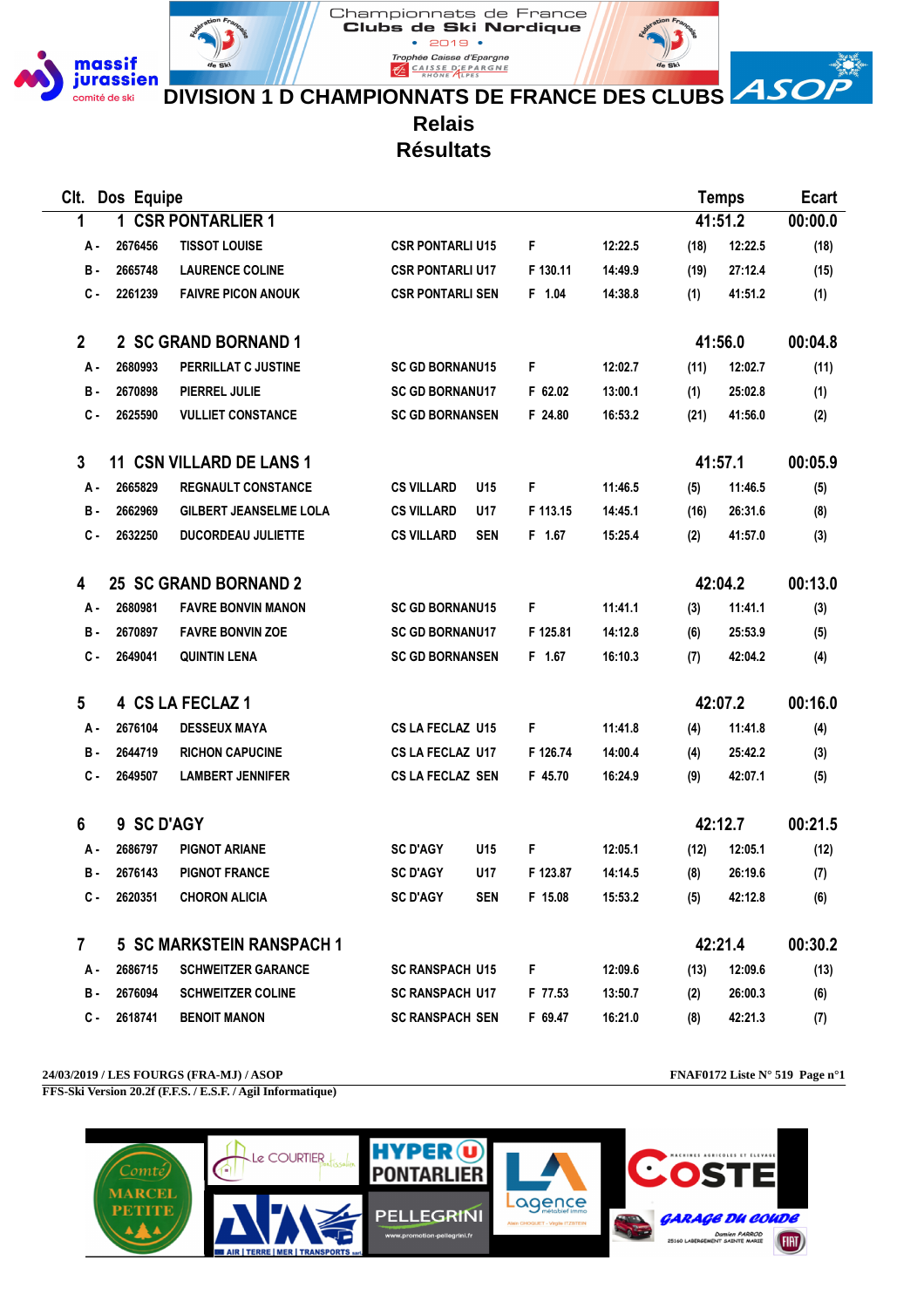| Clt.  | Dos Equipe |                                 |                                      |          |         |      | <b>Temps</b> | <b>Ecart</b> |
|-------|------------|---------------------------------|--------------------------------------|----------|---------|------|--------------|--------------|
| 8     |            | 3 SCNP ROCHOIS 1                |                                      |          |         |      | 42:31.5      | 00:40.3      |
| А.    | 2681659    | <b>BOGAIN LEA</b>               | <b>SCNP ROCHOISU15</b>               | F        | 11:35.6 | (1)  | 11:35.6      | (1)          |
| в.    | 2671448    | <b>PATUREL DORINE</b>           | <b>SCNP ROCHOISU17</b>               | F 107.48 | 14:17.9 | (9)  | 25:53.5      | (4)          |
| $c -$ | 2667438    | <b>GAL MELISSA</b>              | <b>SCNP ROCHOISU20</b>               | F 10.73  | 16:38.0 | (16) | 42:31.5      | (8)          |
| 9     |            | <b>38 SC GRAND BORNAND 3</b>    |                                      |          |         |      | 42:52.9      | 01:01.7      |
| A -   | 2660801    | <b>MARTIN THEZE LIV</b>         | <b>SC GD BORNANU15</b>               | F        | 11:56.1 | (7)  | 11:56.1      | (7)          |
| в.    | 2670906    | <b>PLACE ISELINE</b>            | <b>SC GD BORNANU17</b>               | F 167.85 | 14:48.4 | (18) | 26:44.5      | (10)         |
| $c -$ | 2655073    | <b>CHAUVEAU SOPHIE</b>          | <b>SC GD BORNANU20</b>               | F 12.67  | 16:08.4 | (6)  | 42:52.9      | (9)          |
| 10    |            | <b>15 CS LA CLUSAZ</b>          |                                      |          |         |      | 43:23.4      | 01:32.2      |
| А.    | 2676911    | <b>TIRLOY MARGOT</b>            | CS LA CLUSAZ U15                     | F        | 11:39.7 | (2)  | 11:39.7      | (2)          |
| в.    | 2647512    | <b>CHAPPAZ FELICIE</b>          | <b>CS LA CLUSAZ U17</b>              | F 140.43 | 14:00.0 | (3)  | 25:39.7      | (2)          |
| $c -$ | 2696072    | <b>HEYNEN ANNA LENA</b>         | <b>CS LA CLUSAZ SEN</b>              | F 209.20 | 17:43.7 | (31) | 43:23.4      | (10)         |
| 11    |            | 8 CS CHAMONIX 1                 |                                      |          |         |      | 43:26.7      | 01:35.5      |
| А-    | 2682431    | <b>COURTET MARIE LOUISE</b>     | <b>CS CHAMONIX U15</b>               | F        | 12:24.5 | (20) | 12:24.5      | (20)         |
| в.    | 2676087    | <b>CHAUSSIN THYLANE</b>         | <b>CS CHAMONIX U17</b>               | F 279.55 | 15:30.5 | (28) | 27:55.0      | (24)         |
| $c -$ | 2353920    | <b>LATUILLIERE ENORA</b>        | <b>CS CHAMONIX SEN</b>               | F 5.00   | 15:31.8 | (3)  | 43:26.8      | (11)         |
| 12    |            | <b>32 CSN VILLARD DE LANS 2</b> |                                      |          |         |      | 43:30.1      | 01:38.9      |
| А.    | 2671407    | <b>BRUEL EMMA</b>               | <b>CS VILLARD</b><br>U <sub>15</sub> | F        | 12:00.7 | (9)  | 12:00.7      | (9)          |
| в.    | 2655742    | <b>GAULIER JULIETTE</b>         | <b>CS VILLARD</b><br>U17             | F 220.70 | 14:43.5 | (15) | 26:44.2      | (9)          |
| с.    | 2601614    | <b>VIGNERON FLORIE</b>          | <b>CS VILLARD</b><br><b>SEN</b>      | F 86.17  | 16:45.9 | (18) | 43:30.1      | (12)         |
| 13    |            | 7 SCN PRAZ DE LYS/SOMMAND       |                                      |          |         |      | 43:31.4      | 01:40.2      |
| А.    | 2681262    | <b>CHAVAGNAC ROMANE</b>         | PRAZ LYS-SOM U15                     | F        | 12:39.5 | (26) | 12:39.5      | (26)         |
| в.    | 2675691    | <b>LEBAY CAROLINE</b>           | PRAZ LYS-SOM U17                     | F 172.32 | 14:25.0 | (11) | 27:04.5      | (13)         |
| с.    | 2622862    | <b>KROMER MARIE</b>             | <b>PRAZ LYS-SOM SEN</b>              | F 7.15   | 16:26.9 | (10) | 43:31.4      | (13)         |
| 14    |            | <b>26 SCNP ROCHOIS 2</b>        |                                      |          |         |      | 43:40.6      | 01:49.4      |
| А -   | 2681660    | <b>BOUSQUET MARIE</b>           | <b>SCNP ROCHOISU15</b>               | F.       | 12:51.4 | (33) | 12:51.4      | (33)         |
| в.    | 2671450    | <b>SYLVESTRE BARON CLAIRE</b>   | <b>SCNP ROCHOISU17</b>               | F 136.78 | 14:01.0 | (5)  | 26:52.4      | (11)         |
| c.    | 2665517    | <b>KUREK TANIA</b>              | <b>SCNP ROCHOISU20</b>               | F 28.81  | 16:48.2 | (19) | 43:40.6      | (14)         |
| 15    |            | 21 CHABLAIS NORDIC              |                                      |          |         |      | 43:44.3      | 01:53.1      |
| А.    | 2686851    | <b>BENED JUSTINE</b>            | <b>CHABLAIS NOR U15</b>              | F.       | 12:43.6 | (30) | 12:43.6      | (30)         |
| в.    | 2670359    | <b>BENED CHLOE</b>              | <b>CHABLAIS NOR U17</b>              | F 90.00  | 14:23.1 | (10) | 27:06.7      | (14)         |
| c.    | 2660846    | <b>BENED CAMILLE</b>            | <b>CHABLAIS NOR U20</b>              | F 14.13  | 16:37.6 | (15) | 43:44.3      | (15)         |

**24/03/2019 / LES FOURGS (FRA-MJ) / ASOP FNAF0172 Liste N° 519 Page n°2 FFS-Ski Version 20.2f (F.F.S. / E.S.F. / Agil Informatique)**

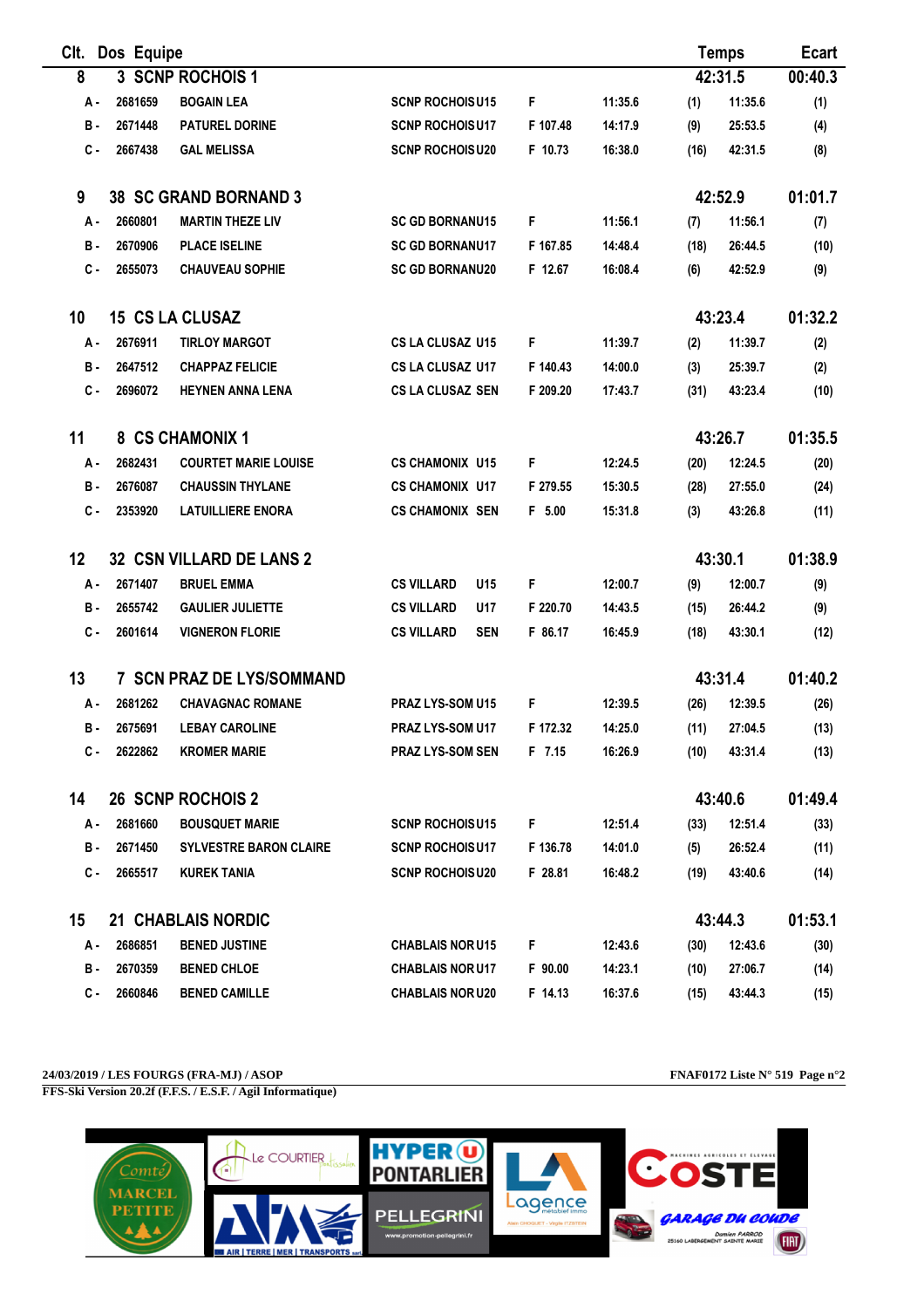| Clt.             | Dos Equipe |                              |                         |                |         |      | <b>Temps</b> | <b>Ecart</b> |
|------------------|------------|------------------------------|-------------------------|----------------|---------|------|--------------|--------------|
| 16               | 19         | <b>DRAGONS ANNECY</b>        |                         |                |         |      | 43:52.9      | 02:01.7      |
| А -              | 2681305    | <b>FAVRE CHLOE</b>           | <b>DRAGONS ANNW15</b>   | F              | 12:30.3 | (23) | 12:30.3      | (23)         |
| в.               | 2675771    | <b>DUPONT CHLOE</b>          | <b>DRAGONS ANNW17</b>   | F 187.47       | 14:47.7 | (17) | 27:18.0      | (16)         |
| с.               | 2665755    | <b>JOMIER MAIWENN</b>        | <b>DRAGONS ANNW20</b>   | F 49.81        | 16:34.9 | (14) | 43:52.9      | (16)         |
| 17               |            | 12 SC LA BRESSAUDE 1         |                         |                |         |      | 43:54.1      | 02:02.9      |
| А.               | 2670669    | <b>PERRY LEONIE</b>          | LA BRESSAUDEU15         | F              | 12:23.6 | (19) | 12:23.6      | (19)         |
| в.               | 2670996    | <b>MENGIN AMANDINE</b>       | <b>LA BRESSAUDEU15</b>  | F              | 15:02.9 | (20) | 27:26.5      | (17)         |
| $c -$            | 2659977    | <b>BOTET PAULA</b>           | <b>LA BRESSAUDEU20</b>  | F 22.08        | 16:27.6 | (11) | 43:54.1      | (17)         |
| 18               |            | 23 US AUTRANS 1              |                         |                |         |      | 43:57.6      | 02:06.4      |
| А.               | 2682226    | <b>MAYOUSSE JEANNE</b>       | <b>US AUTRANNAI U15</b> | F              | 13:17.5 | (36) | 13:17.5      | (36)         |
| в.               | 2661021    | <b>GOUY CELIA</b>            | <b>US AUTRANNAI U17</b> | F 216.38       | 15:04.1 | (21) | 28:21.6      | (34)         |
| $c -$            | 2620619    | <b>BULLE EMILIE</b>          | <b>US AUTRANNAI SEN</b> | F 3.07         | 15:36.0 | (4)  | 43:57.6      | (18)         |
| 19               |            | <b>16 CHAMOUSSE 1</b>        |                         |                |         |      | 44:09.4      | 02:18.2      |
| А.               | 2675755    | <b>MASSUCCO HELENE</b>       | <b>SNB CHAMROUSU15</b>  | F              | 12:39.8 | (27) | 12:39.8      | (27)         |
| в.               | 2665288    | <b>CHARVOLIN MARTHE</b>      | <b>SNB CHAMROUSU17</b>  | F 131.92       | 14:13.6 | (7)  | 26:53.4      | (12)         |
| с.               | 2650088    | <b>PAULY AGNES</b>           | <b>SNB CHAMROUSU20</b>  | F 80.59        | 17:16.0 | (26) | 44:09.4      | (19)         |
| 20               |            | <b>10 SC VILLARD/BOEGE 1</b> |                         |                |         |      | 44:30.8      | 02:39.6      |
| А.               | 2681812    | <b>ACHOUI ANAIS</b>          | <b>VILLARD/BOEG U15</b> | F              | 12:21.4 | (17) | 12:21.4      | (17)         |
| в.               | 2681806    | <b>JELIC ILONA</b>           | <b>VILLARD/BOEG U17</b> | F 326.20       | 15:40.8 | (31) | 28:02.2      | (29)         |
| $c -$            | 2650540    | <b>GUIGONNAT GILONNE</b>     | <b>VILLARD/BOEG SEN</b> | F 18.29        | 16:28.6 | (12) | 44:30.8      | (20)         |
| 21               |            | 27 CS LA FECLAZ 2            |                         |                |         |      | 44:32.0      | 02:40.8      |
| А.               | 2685864    | <b>CHARRIER LEANE</b>        | <b>CS LA FECLAZ U15</b> | F              | 12:13.8 | (15) | 12:13.8      | (15)         |
| в.               | 2661315    | <b>NAUCHE ELIANE</b>         | CS LA FECLAZ U17        | F 255.37       | 15:47.9 | (32) | 28:01.7      | (28)         |
| с.               | 2659922    | <b>SUIFFET AMELIE</b>        | <b>CS LA FECLAZ U20</b> | F 50.90        | 16:30.3 | (13) | 44:32.0      | (21)         |
| $22\phantom{.0}$ |            | <b>14 SA MEAUDRE 1</b>       |                         |                |         |      | 44:33.0      | 02:41.8      |
| A -              | 2688542    | <b>DIDELLE LILOU</b>         | <b>SA MEAUDRAISU15</b>  | F <sub>1</sub> | 13:09.2 | (34) | 13:09.2      | (34)         |
| в.               | 2649489    | <b>GAILLARD MARGAUX</b>      | <b>SA MEAUDRAISU17</b>  | F 140.42       | 14:39.3 | (13) | 27:48.5      | (22)         |
| C -              | 2637567    | <b>SIMONNEAU SOLEA</b>       | <b>SA MEAUDRAISU20</b>  | F 17.27        | 16:44.5 | (17) | 44:33.0      | (22)         |
| 23               |            | 18 AS OYE PALLET 1           |                         |                |         |      | 44:48.8      | 02:57.6      |
| А -              | 2692171    | <b>BILLET LAILA</b>          | OYE-PALLET U15          | F <sub>1</sub> | 12:36.6 | (24) | 12:36.6      | (24)         |
| в.               | 2671190    | <b>BILLET EMMA</b>           | OYE-PALLET<br>U17       | F 150.79       | 15:21.4 | (27) | 27:58.0      | (27)         |
| С.               | 2661475    | <b>REMONNAY NOEMIE</b>       | OYE-PALLET U20          | F 58.45        | 16:50.8 | (20) | 44:48.8      | (23)         |

## **24/03/2019 / LES FOURGS (FRA-MJ) / ASOP FNAF0172 Liste N° 519 Page n°3**

**FFS-Ski Version 20.2f (F.F.S. / E.S.F. / Agil Informatique)**

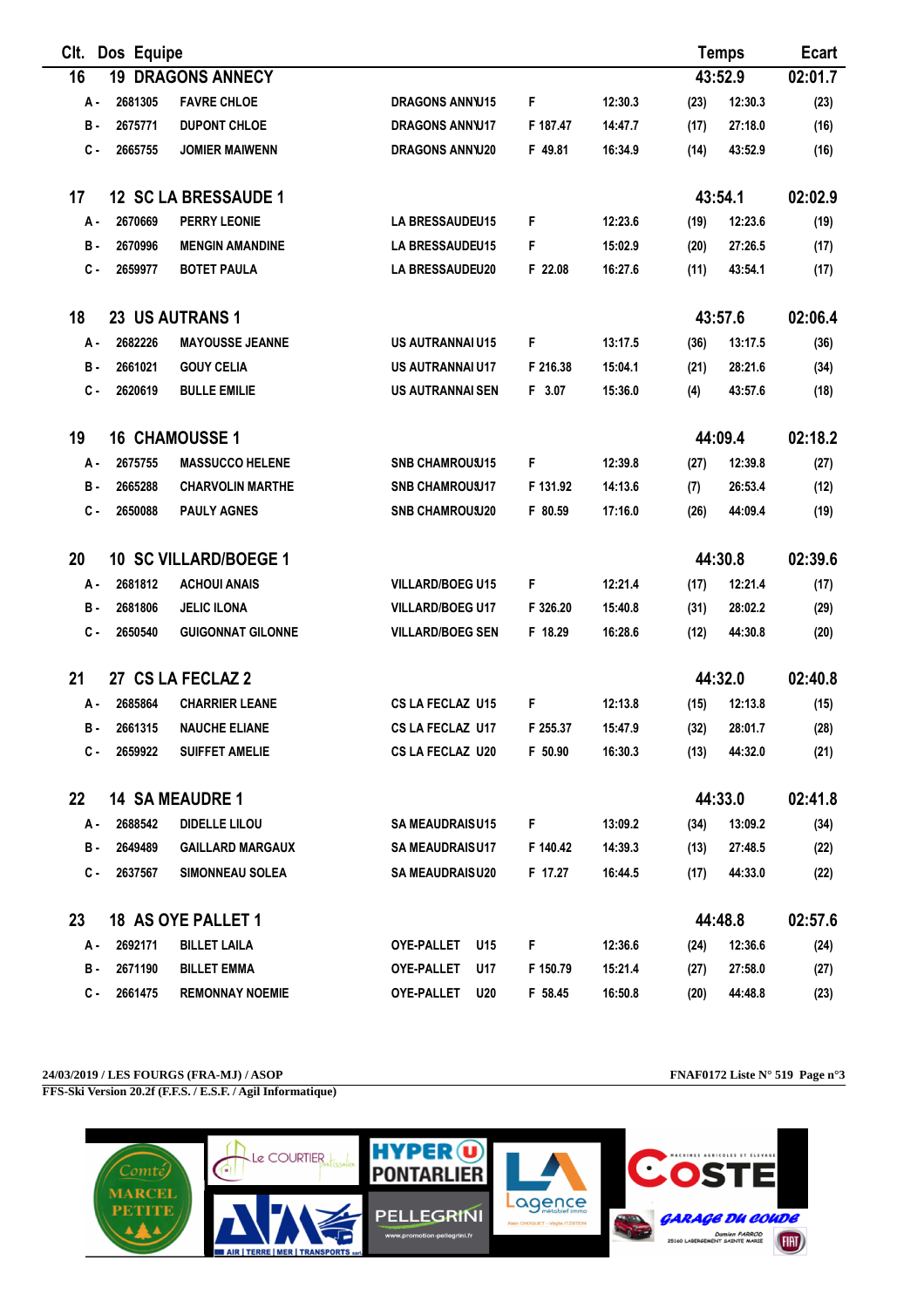| CIt.  | Dos Equipe  |                               |                         |          |         |      | <b>Temps</b> | <b>Ecart</b> |
|-------|-------------|-------------------------------|-------------------------|----------|---------|------|--------------|--------------|
| 24    |             | <b>17 VERCORS SKI DE FOND</b> |                         |          |         |      | 45:02.3      | 03:11.1      |
| А.    | 2666729     | <b>BERTHET MELINA</b>         | <b>VERCORS SKF U15</b>  | F        | 12:01.7 | (10) | 12:01.7      | (10)         |
| в.    | 2660687     | <b>GRUNEWALD ELEONORE</b>     | <b>VERCORS SKF U17</b>  | F 115.06 | 15:31.8 | (29) | 27:33.5      | (18)         |
| с.    | 2632378     | <b>LAFFONT DEBORAH</b>        | <b>VERCORS SKF SEN</b>  | F 23.66  | 17:28.9 | (28) | 45:02.4      | (24)         |
| 25    |             | 39 CS LA FECLAZ 3             |                         |          |         |      | 45:13.2      | 03:22.0      |
| А.    | 2676842     | <b>GAGGIO NORA</b>            | <b>CS LA FECLAZ U15</b> | F        | 12:41.0 | (29) | 12:41.0      | (29)         |
| в.    | 2670595     | <b>COURTIEU MARGOT</b>        | CS LA FECLAZ U17        | F 251.15 | 15:06.3 | (22) | 27:47.3      | (21)         |
| с.    | 2638878     | <b>FLOCHON JOLY LAURIE</b>    | CS LA FECLAZ SEN        | F 46.67  | 17:25.9 | (27) | 45:13.2      | (25)         |
| 26    |             | 31 SC VILLARD/BOEGE 2         |                         |          |         |      | 45:27.1      | 03:35.9      |
| А-    | 2690476     | <b>GALMACE PAULIN VOLDIYA</b> | <b>VILLARD/BOEG U15</b> | F        | 12:12.8 | (14) | 12:12.8      | (14)         |
| в.    | 2655092     | <b>FERRER EVA LUNA</b>        | <b>VILLARD/BOEG U17</b> | F 236.94 | 16:02.1 | (35) | 28:14.9      | (32)         |
| с.    | 2633735     | <b>DAMIANI LEA</b>            | <b>VILLARD/BOEG SEN</b> | F 23.34  | 17:12.2 | (25) | 45:27.1      | (26)         |
| 27    |             | <b>20 SN CHARTROUSIN 1</b>    |                         |          |         |      | 45:30.0      | 03:38.8      |
| А.    | 2683039     | <b>JAMET ROMANE</b>           | <b>SN CHARTROUSU15</b>  | F        | 13:37.5 | (38) | 13:37.5      | (38)         |
| в.    | 2670926     | <b>GATIE EVA</b>              | <b>SN CHARTROUSU17</b>  | F 196.08 | 14:43.0 | (14) | 28:20.5      | (33)         |
| с.    | 2654456     | <b>CHALLAMEL MARINE</b>       | <b>SN CHARTROUSSEN</b>  | F 39.14  | 17:09.5 | (23) | 45:30.0      | (27)         |
| 28    |             | 29 BOIS D'AMONT 2             |                         |          |         |      | 45:31.1      | 03:39.9      |
| А.    | 2692218     | <b>SERRUROT INES</b>          | <b>BOIS D'AMONT U15</b> | F        | 12:45.1 | (31) | 12:45.1      | (31)         |
| в.    | 2687284     | <b>BOUVERET ELISA</b>         | <b>BOIS D'AMONT U15</b> | F        | 15:11.0 | (23) | 27:56.1      | (26)         |
| $c -$ | 2647281     | <b>NICOLAS ELISE</b>          | <b>BOIS D'AMONT SEN</b> | F 132.16 | 17:35.0 | (29) | 45:31.1      | (28)         |
| 29    |             | <b>6 BOIS D'AMONT 1</b>       |                         |          |         |      | 45:35.4      | 03:44.2      |
| А.    | 2687286     | <b>TOURNUT TATIANA</b>        | <b>BOIS D'AMONT U15</b> | F        | 11:48.7 | (6)  | 11:48.7      | (6)          |
| в.    | 2681137     | <b>CORBEFIN CAMILLE</b>       | <b>BOIS D'AMONT U17</b> | F 221.26 | 16:06.6 | (36) | 27:55.3      | (25)         |
| с.    | 2666450     | <b>BERNEY GAELLE</b>          | <b>BOIS D'AMONT U20</b> | F 45.28  | 17:40.2 | (30) | 45:35.5      | (29)         |
| 30    |             | 22 ES SAUGETTE 1              |                         |          |         |      | 45:39.6      | 03:48.4      |
| A -   | 2681392     | <b>LOMBARDOT EGLANTINE</b>    | <b>ES SAUGETTE U15</b>  | F.       | 11:59.3 | (8)  | 11:59.3      | (8)          |
| в.    | 2676811     | <b>BAVEREL LOANE</b>          | ES SAUGETTE U17         | F 149.79 | 15:36.4 | (30) | 27:35.7      | (19)         |
| С.    | 2606248     | <b>ROY STEPHANIE</b>          | <b>ES SAUGETTE SEN</b>  | F 96.32  | 18:03.9 | (34) | 45:39.6      | (30)         |
| 31    |             | <b>30 CS CHAMONIX 2</b>       |                         |          |         |      | 46:02.5      | 04:11.3      |
|       | A - 2684605 | <b>JOURDAIN JEANNE</b>        | <b>CS CHAMONIX U15</b>  | F.       | 12:27.6 | (22) | 12:27.6      | (22)         |
| в.    | 2676089     | <b>MAURY LISON</b>            | <b>CS CHAMONIX U17</b>  | F 295.89 | 16:31.1 | (38) | 28:58.7      | (37)         |
| с.    | 2324410     | <b>BATTENDIER EMILY</b>       | <b>CS CHAMONIX SEN</b>  | F 59.13  | 17:03.8 | (22) | 46:02.5      | (31)         |

## **24/03/2019 / LES FOURGS (FRA-MJ) / ASOP FNAF0172 Liste N° 519 Page n°4**

**FFS-Ski Version 20.2f (F.F.S. / E.S.F. / Agil Informatique)**

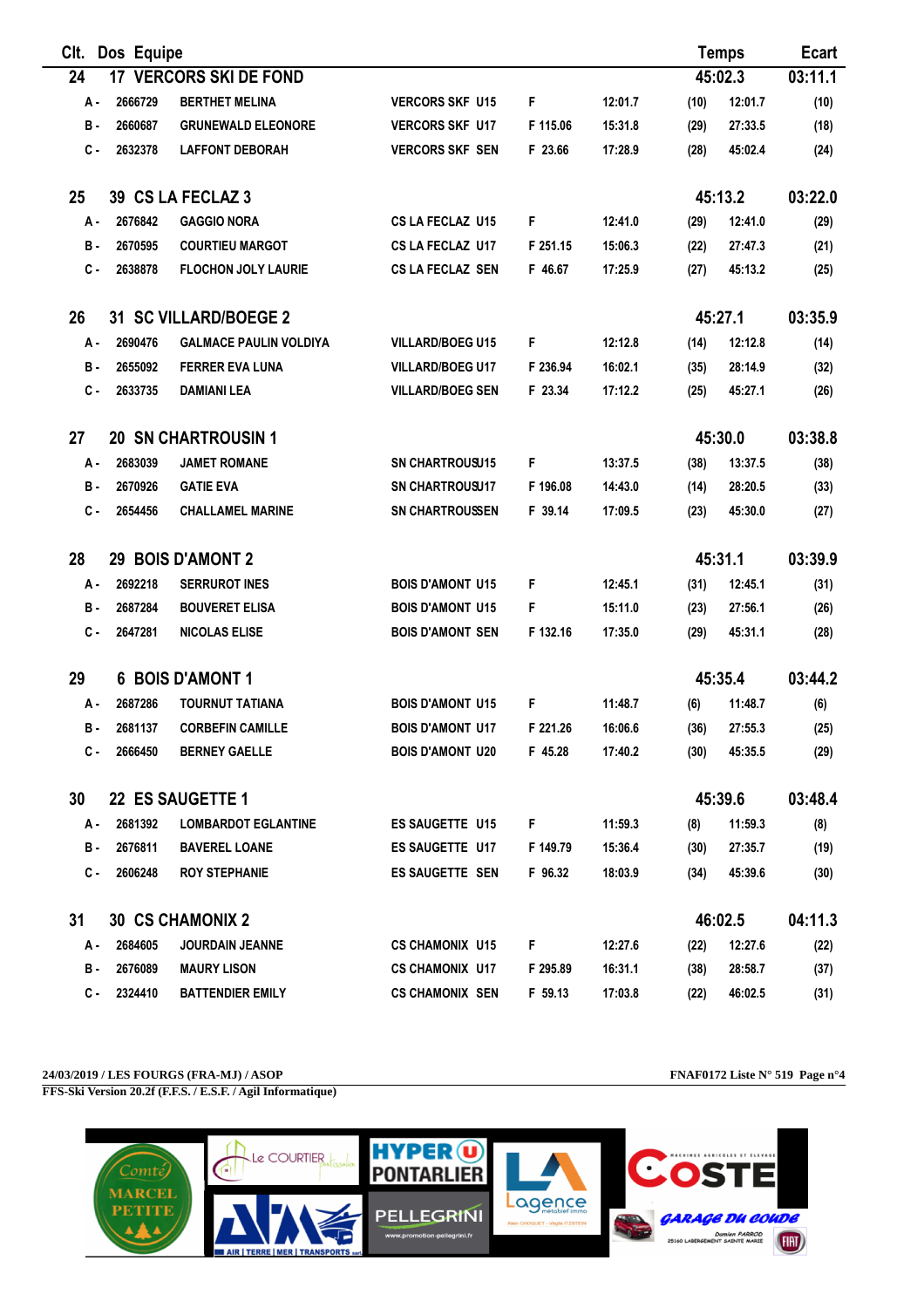| CIt. | Dos Equipe |                                   |                         |            |          |         |      | <b>Temps</b> | <b>Ecart</b> |
|------|------------|-----------------------------------|-------------------------|------------|----------|---------|------|--------------|--------------|
| 32   |            | <b>13 SC BOZEL- CHAMPAGNY</b>     |                         |            |          |         |      | 46:05.9      | 04:14.7      |
| А.   | 2662910    | <b>LAINE EVA</b>                  | <b>SC BOZEL</b>         | U15        | F        | 12:19.8 | (16) | 12:19.8      | (16)         |
| в.   | 2665168    | <b>RAOULT ZOE</b>                 | <b>SC BOZEL</b>         | U17        | F 256.83 | 15:53.0 | (34) | 28:12.8      | (31)         |
| с.   | 2265148    | <b>SIMILLE MANON</b>              | <b>SC BOZEL</b>         | <b>SEN</b> | F 232.19 | 17:53.2 | (33) | 46:06.0      | (32)         |
| 33   |            | <b>35 CHARMOUSSE 2</b>            |                         |            |          |         |      | 46:16.1      | 04:24.9      |
| А.   | 2675743    | DE PAOLI FLORE                    | <b>SNB CHAMROUSU15</b>  |            | F        | 12:40.7 | (28) | 12:40.7      | (28)         |
| в.   | 2670396    | <b>GIGNOUX ANAIS</b>              | <b>SNB CHAMROUSU17</b>  |            | F 166.67 | 15:11.4 | (24) | 27:52.1      | (23)         |
| c.   | 2665287    | <b>CHARVOLIN MARIE</b>            | <b>SNB CHAMROU U20</b>  |            | F 84.74  | 18:24.1 | (36) | 46:16.2      | (33)         |
| 34   |            | 36 AS OYE PALLET 2                |                         |            |          |         |      | 46:16.5      | 04:25.3      |
| А.   | 2686889    | <b>REMONNAY OPHELIE</b>           | <b>OYE-PALLET</b>       | U15        | F        | 12:24.7 | (21) | 12:24.7      | (21)         |
| в.   | 2671189    | <b>DESCOURVIERES EMILIE</b>       | <b>OYE-PALLET</b>       | U17        | F 194.95 | 15:12.1 | (25) | 27:36.8      | (20)         |
| c.   | 2674811    | <b>PETITE LEA</b>                 | OYE-PALLET              | <b>U20</b> | F 120.43 | 18:39.7 | (37) | 46:16.5      | (34)         |
| 35   |            | <b>34 SA MEAUDRE 2</b>            |                         |            |          |         |      | 46:25.2      | 04:34.0      |
| А.   | 2678409    | <b>BROUARD ALICE</b>              | <b>SA MEAUDRAISU15</b>  |            | F        | 13:20.1 | (37) | 13:20.1      | (37)         |
| в.   | 2660639    | <b>GAILLARD JUSTINE</b>           | <b>SA MEAUDRAISU17</b>  |            | F 210.18 | 15:15.3 | (26) | 28:35.4      | (35)         |
| c.   | 2649539    | <b>EVEN MAYA</b>                  | <b>SA MEAUDRAISU20</b>  |            | F 57.98  | 17:49.9 | (32) | 46:25.3      | (35)         |
| 36   |            | <b>28 SC MARKSTEIN RANSPACH 2</b> |                         |            |          |         |      | 46:56.7      | 05:05.5      |
| А.   | 2686187    | <b>AUBRY SERINA</b>               | <b>SC RANSPACH U15</b>  |            | F        | 13:39.0 | (39) | 13:39.0      | (39)         |
| в.   | 2672086    | <b>JAEGGY EMILIE</b>              | <b>SC RANSPACH U17</b>  |            | F 133.28 | 14:30.8 | (12) | 28:09.8      | (30)         |
| с.   | 2643373    | <b>BARTHELEMY ANOUK</b>           | <b>SC RANSPACH U20</b>  |            | F 104.14 | 18:46.9 | (39) | 46:56.7      | (36)         |
| 37   |            | <b>40 AS OYE PALLET 3</b>         |                         |            |          |         |      | 47:21.2      | 05:30.0      |
| А.   | 2692161    | <b>GLORIOD MANON</b>              | <b>OYE-PALLET</b>       | U15        | F        | 12:48.4 | (32) | 12:48.4      | (32)         |
| в.   | 2671188    | PELLEGRINI AUGUSTINE              | <b>OYE-PALLET</b>       | U17        | F 150.63 | 15:52.5 | (33) | 28:40.9      | (36)         |
| с.   | 2292700    | <b>BAVEREL CINDY</b>              | OYE-PALLET SEN          |            | F 288.96 | 18:40.3 | (38) | 47:21.2      | (37)         |
| 38   |            | 33 SC LA BRESSAUDE 2              |                         |            |          |         |      | 47:48.5      | 05:57.3      |
| А.   | 2666247    | <b>CORREIA MAELA</b>              | LA BRESSAUDEU15         |            | F        | 12:39.1 | (25) | 12:39.1      | (25)         |
| в.   | 2671590    | <b>DIDIER MAELA</b>               | <b>LA BRESSAUDEU17</b>  |            | F        | 16:55.2 | (39) | 29:34.3      | (38)         |
| С.   | 2660000    | <b>REMY CHLOE</b>                 | <b>LA BRESSAUDEU20</b>  |            | F 52.33  | 18:14.2 | (35) | 47:48.5      | (38)         |
| 39   |            | <b>24 CSR PONTARLIER 2</b>        |                         |            |          |         |      | 49:18.4      | 07:27.2      |
| А.   | 2687387    | <b>FERREUX AUDREY</b>             | <b>CSR PONTARLI U15</b> |            | F        | 15:53.0 | (40) | 15:53.0      | (40)         |
| в.   | 2670848    | <b>SIMON ANTOINETTE</b>           | <b>CSR PONTARLI U17</b> |            | F 205.32 | 16:14.3 | (37) | 32:07.3      | (40)         |
| С.   | 2647377    | <b>LAURENCE CLEMENTINE</b>        | <b>CSR PONTARLI SEN</b> |            | F 60.09  | 17:11.1 | (24) | 49:18.4      | (39)         |

## **24/03/2019 / LES FOURGS (FRA-MJ) / ASOP FNAF0172 Liste N° 519 Page n°5**

**FFS-Ski Version 20.2f (F.F.S. / E.S.F. / Agil Informatique)**